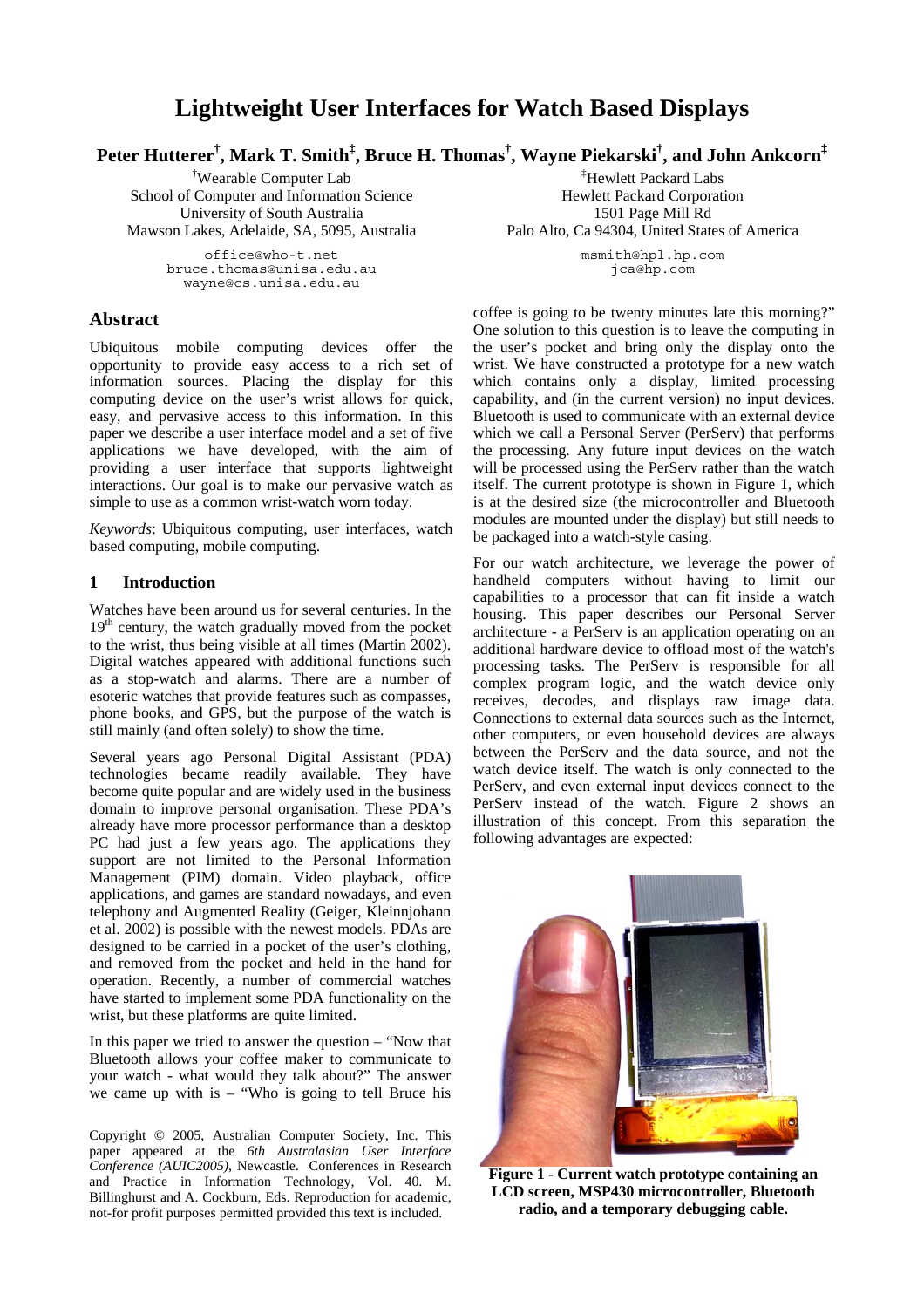- 1) Less processing power is needed on the watch, and therefore reduced energy requirements while the software is running.
- 2) The reduced computation allows simpler, more energy-saving, and cheaper hardware to be used for the watch.
- 3) By offloading tasks to a more powerful device, faster response can be given for complex applications.
- 4) Increased range and higher bandwidth for connectivity to the Internet and other devices.
- 5) A simpler interface for application programmers to use the watch as an output device.
- 6) A simpler way to install applications that can be used on the watch.
- 7) A separate and more powerful device would allow more sophisticated applications to be operated than is possible on the watch hardware alone.

In (Uemukai, Hara et al. 2002), a concept is described where a mobile screenless device makes use of brainless ubiquitous displays for displaying data. Our PerServ concept is similar to Uemukai et al., except that the remote display is carried with the user all the time. The concept can also be compared to the operation of SunRay terminals where they are dumb terminals that only process user input and screen output (Sun Microsystems 2004). The SunRay terminal receives simple frame buffer updates over a network, but the actual processing of X11 based applications is performed by  $\overline{X}$  server "clients" running on a machine that services a set of machines. Our PerServ concept prepares the image data for the watch and sends it over to the watch for display only, which makes it a simplified implementation of the SunRay architecture.

The remainder of this paper starts with a description of the latest generation of watch technologies. This is followed by a more in depth explanation of the PerServ architecture and user interface framework. Five applications are presented to show different features of the PerServ and the user interface models. The paper finishes with some concluding remarks and a description of future work.

### **2 Advanced Watch Technology**

Several projects have attempted to replace the watch with a multi-functional computing device. Research work has also been performed in the measuring of the social weight of a watch device combined with a PDA (Toney, Mulley et al. 2003). "Social weight" measures the impact the use of an item has on social interaction between two or more people. Additionally, other authors (Narayanaswami, Raghunath et al. 2001) ask the question of what applications an all purpose computer-in-a-watch could be used for. Their list of applications ranges from simple time keeping to health monitoring and games. In this section, we will give a short overview of some of the watches on the market and their important features. This is a selection of complex computerised watches that are indicative of the various design philosophies currently in use. The current limitations of these watches are then discussed.

#### **2.1 Commercially Available Watches**

Of the six different watches discussed in this section, five are commercially available while the IBM Linux Wristwatch is a research prototype. All six watches have slightly different functionality, and Table 1 depicts a number of the different features provided.

#### **2.1.1 MatsuCom OnHand PC**

The Matsucom OnHand PC was introduced in 1999 (Matsucom 2004) and has a monochromatic display of 102x64 pixels. A set of over 30 programs is preinstalled, containing different clock faces, a world clock, PIM features, and even games. The OnHand PC runs a custom operating system named W-PC-DOS and provides a rich API for programmers. Synchronisation is implemented using a serial cradle and specialised software, and wireless connections are possible via an infrared interface. Seiko also manufactures the OnHand PC under the name "Ruputer".

#### **2.1.2 IBM Linux Wristwatch**

A major goal of the IBM Linux Wristwatch project (Narayanaswami, Kamijoh et al. 2002) was to build a wrist computer with a standard operating system instead of one that uses custom developed low-level code. The final design incorporated a Linux kernel which was ported to the StrongARM processor and watch hardware. The graphical interface is rendered using a standard X-Windows server (Scheifler and Gettys 1986) which is commonly used on Linux platforms. Modifications were made to the X server, kernel, and support libraries to fit the code within the watch's limited memory and storage resources. There are two different versions of the watch: first version has a 96x120 LCD in portrait format, and the second version a VGA OLED in landscape format. Both versions have touch-screens divided into four parts, acting as button and jog-wheel input devices. Bluetooth and infrared interfaces are provided for connectivity, and a microphone and a small speaker are used for audio input and output.

### **2.1.3 Fossil Wrist PDA**

Fossil's Wrist PDA is a small computer based on PalmOS 4.1, and therefore the PIM applications are compatible with standard Palm PDAs. The interaction with the



**Figure 2. An overview of the Personal Server design, showing our separation concept.**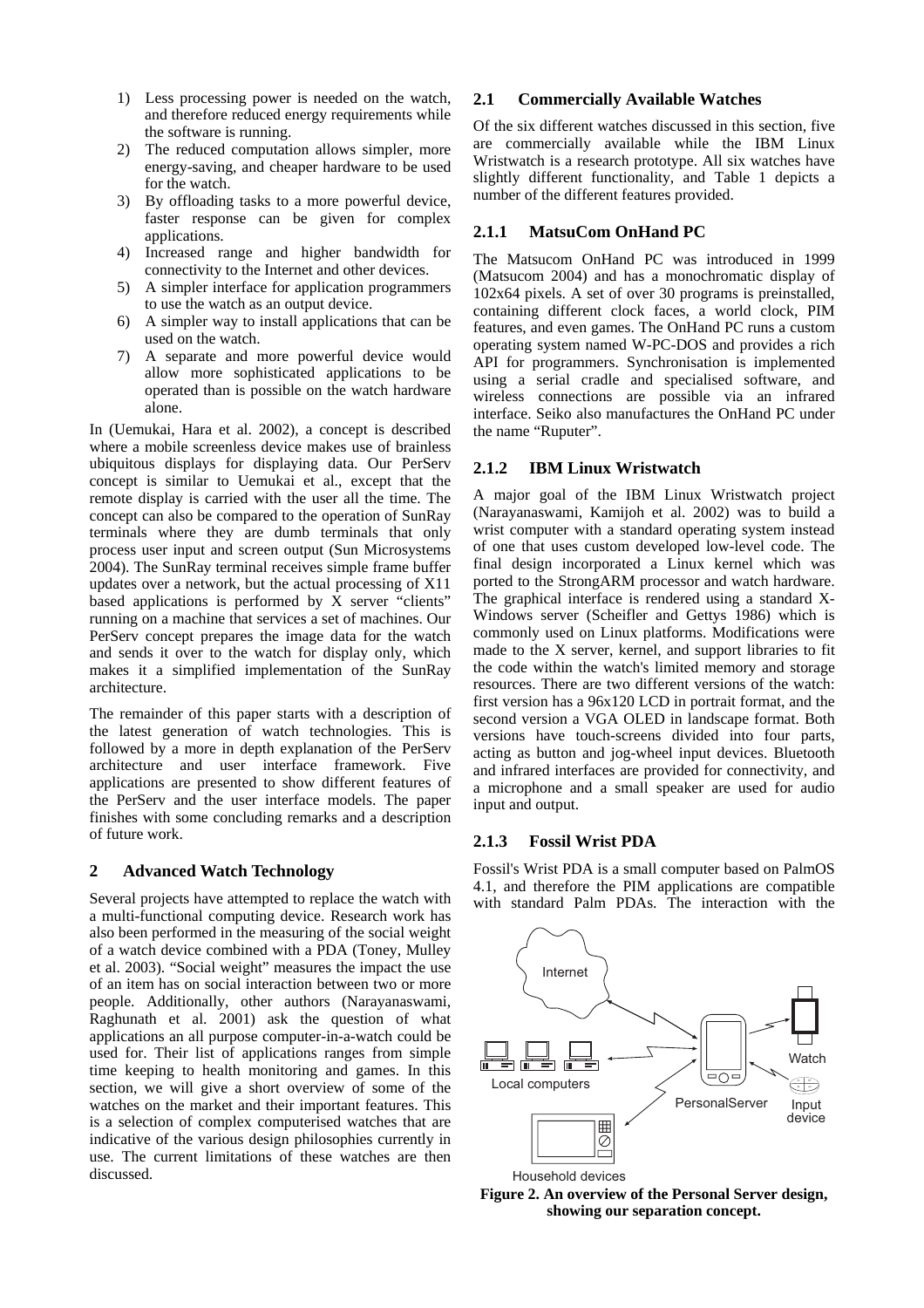device is performed over a 1'' touch screen display with a stylus, in a similar way to normal-sized PDAs. Data may be downloaded onto the watch via an infrared connection for synchronisation.

# **2.1.4 MSN Wrist Net**

The MSN Wrist Net approach is quite different from the previously described watches because very little processing is performed on the watch. These watches are a part of Microsoft's Smart Personal Object Technology (SPOT) initiative (Microsoft-Research 2004). The goal is not to have a miniature computer on the wrist, but instead more of a digital equivalent of a radio. The watch is able to have information sent to it via FM radio waves from preconfigured channels, but no other connectivity is built into the watch. Since the information is broadcast to all watches and is filtered for the user, it is not completely personalised. Limited personalised information is available via receiving MSN Messenger messages and schedules over a plug-in for Microsoft Outlook. Due to the radio broadcast transmission method used, the delivery of the messages cannot be guaranteed to be reliable or in real-time.

# **2.1.5 Timex USB Datalink**

The Timex Datalink tries to form a balance between a sports watch and a PDA (Timex Corporation 2004). It provides standard time keeping functions such as stop watches, alarms, and different time zones, but also the possibility of saving personal schedules and telephone numbers. The display of the Datalink is not a purely dot matrix based LCD like the previously mentioned watches, but instead contains a seven segment display and two dot matrices (11x5 and 42x11 pixels). Synchronisation is performed via USB using either custom software or a Microsoft Outlook interface. When the watch is being worn on the wrist, there is no synchronisation possible because no wireless interface exists. Editing schedules directly on the watch is not possible with the limited user interface and processing capabilities available.

| Vendor              | Matsucom                          | <b>IBM</b>          | Fossil            |  |
|---------------------|-----------------------------------|---------------------|-------------------|--|
| <b>Device</b>       | OnHand<br>Computer                | Linux<br>Wristwatch | <b>Wrist Net</b>  |  |
| <b>Battery life</b> | 2 days                            | 2 hours             | min. 2 days       |  |
| <b>API</b>          | C (proprietary)                   | C (Linux)           | n/a               |  |
| Range               | infrared                          | ca. 10 m            | Radio based       |  |
| <b>Buttons</b>      | 4                                 | 4 touchscreen       | 5                 |  |
| Other input         | Joystick                          | n/a                 | n/a               |  |
| Vendor              | Fossil                            | Timex               | <b>Field Tech</b> |  |
|                     |                                   |                     |                   |  |
| <b>Device</b>       | WristPDA                          | Data Link<br>USB    | Smart Watch       |  |
| <b>Battery life</b> | 4 to 5 days<br>2 years [2]<br>n/a |                     |                   |  |
| <b>API</b>          | PalmOS API                        | Assembler           | n/a               |  |
| Range               | infrared                          | n/a                 | Infrared          |  |
| <b>Buttons</b>      | 3                                 | 3                   | 5                 |  |
| Other input         | rocker wheel<br>& touchscreen     | n/a                 | n/a               |  |

**Table 1. Commercially available watches comparison.**

# **2.1.6 Field Technology CxMP Smart Watch**

The Smart Watch manufactured by Field Technology CxMP contains a 256 colour LCD with 72x64 pixels and comes in several different colours for the youth market (Field Technology CxMP Ltd. 2004). The basic software configuration consists of a scheduler, timer, stopwatch, image viewer, and melody player. The watch can be synchronised using the provided software but does not interface to existing applications. Synchronisation is only performed using a serial cable and is therefore not possible while wearing the watch on the wrist.

# **2.2 Limitations of current watch designs**

This section has introduced several of the latest watch devices available, but all of them still contain a number of limitations that need to be overcome before this technology will become practical. This subsection will analyse these problems, and Table 1 compares the features of all six devices.

A major limitation of these watches is the high power consumption and the constant dependency on fresh batteries. Apart from the Timex Datalink USB, the life of the battery is typically measured in hours, especially when the watch is being actively used. While graphical user interfaces and operating systems are nice features, they consume a lot of power to operate. With short operating times, these watches must be recharged regularly to remain operational. The user has to make an effort to ensure that they recharge the watch often, similar to recharging PDAs and mobile phones. The Timex USB Datalink watch is unique in that it will operate for two years with one battery, but this is at the cost of much more limited functionality with a less powerful processor.

The speed of the processor in the watch is a major contributor to the amount of power consumed from the battery. By reducing the clock speed, battery power can be saved, but this comes at the expense of functionality. Specific CPU designs are also more power efficient than others, and so selecting the correct platform is very important. For certain operations like reading in large streams of network data or processing video, some CPUs may not be adequate for this and therefore this functionality will not be possible. Using a more general purpose CPU such as in the IBM watch ensures that standard programming tools can be used, while more power efficient designs tend to require specialised APIs or assembly language to use.

The design of the user interface should have power usage in mind as well - power can be saved by keeping the number of lit up pixels as low as possible. The developers of the IBM watch (Narayanswami and Raghunath 2000) describe a number of considerations such as different fonts and layouts which can help to improve power usage. In *Energy Trade-offs in the IBM Wristwatch Computer* (Kamijoh, Inoue et al. 2001) several conventional watch faces are listed to show the relation of pixels in use compared to the battery usage of the display. The manual for the Fossil Wrist Net also states that "simple watch faces [...] take less power than elaborate watch faces, such as those that use animation" (Fossil 2004). The Smart Watch saves power by disabling the colour display after a fixed timeout, but this does not allow the watch to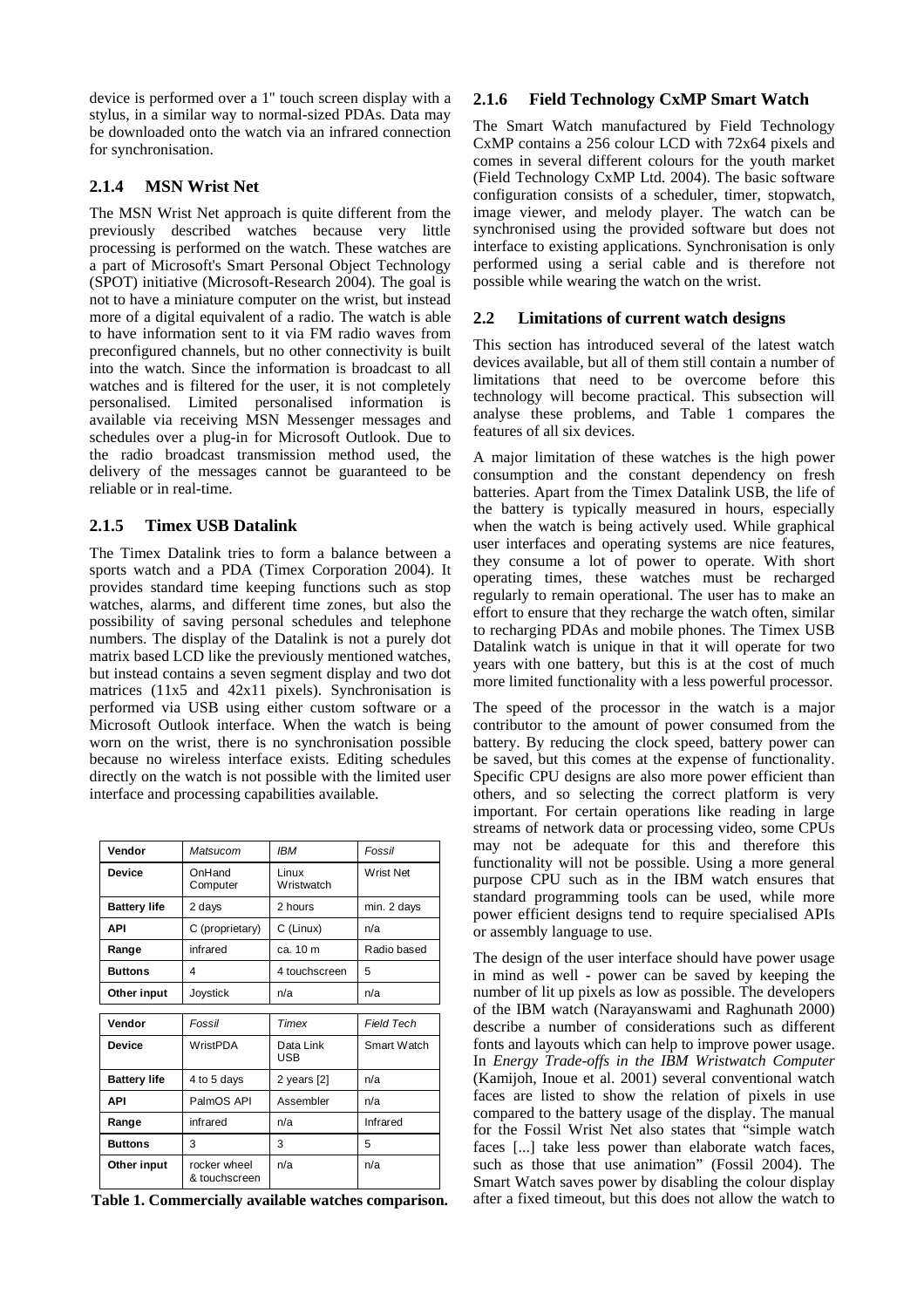be viewed. The biggest power savings can be made by removing the need for a back light. Reflective and transflective LCD displays exploit ambient light for pixel illumination, while backlit and LED displays actively emit light which allows the use of the display in darkness, but can consume a large amount of power.

Providing an interface so a watch can share data with other devices is a difficult problem. The use of serial cables or infrared makes the device difficult to connect to while it is being worn by the user. The use of network technology such as Bluetooth allows truly wireless capability to a distance of a couple of metres, although with the associated extra power drain. Maintaining a permanent Internet connection over Bluetooth remains difficult however, with a mobile user moving in and out of the short range available.

Interaction with watch devices is quite similar amongst all the available designs, mimicking standard watches with buttons mounted on the outside. The Matsucom and Fossil watches implement extra interfaces such as small joysticks or rocker switches for scrolling through information. The IBM watch implements a touch screen for button-like functionality, and the Fossil watch supports a stylus although it is difficult to operate in a limited area. A good alternative for input would be speech recognition (Narayanaswami, Kamijoh et al. 2002), although with current technology it is not possible to implement this on a low powered device yet.

# **3 Custom Watch Hardware**

For our research, we have developed our own custom hardware for use as a watch, and use a standard HP iPAQ as the PerServ platform. This section describes this hardware in detail. This watch hardware forms part of the architecture overview shown in Figure 2.

# **3.1 The PerServ Device**

The PerServ software operates on an iPAQ h5450 running either Linux or PocketPC 2002, and it has enough computing power along with the ability to support wireless technologies such as Bluetooth and WLAN. Since the operating system abstracts the hardware, we were able to implement the PerServ in a way that was mostly hardware independent. This enables us to port the same software onto a number of different devices in the future. Figure 3 depicts how applications are insulated from the hardware on the PerServ device. The application uses a plug-in API that is tightly connected with the PerServ framework. Access to the watch hardware is performed by the OS on the device. The PDA provides all input processing functionality for this version of the watch, since the watch itself is a pure display device and

| <b>Applications</b>       |  |  |
|---------------------------|--|--|
| <b>PerServ Plugin API</b> |  |  |
| <b>PerServ Framework</b>  |  |  |
| <b>Operating System</b>   |  |  |
| <b>Network Stack</b>      |  |  |
| <b>Wireless Network</b>   |  |  |

**Figure 3. The PerServ system architecture.** 

does no processing of its own. In the future we plan to add simple button and finger mouse controls (Hans and Smith 2003). These input devices will communicate directly to the PerServ via the Bluetooth module, and the PerServ then sends updates to the display.

# **3.2 The Watch Device**

As previously mentioned, we have designed our architecture so that a less powerful processor is required on the watch, which will result in considerable energy savings. Our goal is to allow two weeks of operation without the need to recharge the batteries. The microcontroller used in our watch prototype is a Texas Instruments MSP430. The primary reason for this choice was its low power modes and ease of availability. We employed the F1491 model that contains 64 Kb ROM for program code and 2 Kb RAM for dynamic variables (Texas Instruments 2004). Additionally, it has two serial Universal Asynchronous Receiver-Transmitter (UARTs) for connecting to the Bluetooth chip and to the display. The 16 bit processor operating at 4 MHz needs only 280 µA in active mode, making it a very low powered device. The MSP430 is programmable with either assembly language or C. The watch and PerServ system are able to perform complex tasks via a "parasitic computing" (Narayanaswami, Raghunath et al. 2001) paradigm.

One of the goals of our project is to allow some form of video streaming through the watch, and although the watch CPU is not capable of performing complex decompression, the PerServ is and so it can transmit optimally encoded frames to the watch for display. The display used on the prototype is an Epson L2F50176T00 LCD, shown in Figure 1. The display's resolution is  $120x160$  pixels with a screen size of 2 x 2.6 cm  $(1.3"$ diagonal), or approximately 150 DPI. The LCD supports RGB colour and our current implementation supports either one bit monochrome or 16 bit colour.

For communication between the watch and the PerServ, we employed the Mitsumi WML-C09NBR Bluetooth chipset without an antenna. Like the LCD, the Bluetooth chip is connected over a UART interface with the maximum wireless data rate being 721 kbps (Mitsumi 2004). The WML-C09NBR is a class 2 chip, allowing a range of up to 10 m, but we found through testing with a standard USB Bluetooth adapter the maximum distance was just three to four meters for reliable operation. One important goal of our project is to connect the watch to the Internet. By using a PerServ, technologies like WLAN may be used indirectly. The typical transmission power of WLAN is 30 – 50 mW (Golem 2004), which is considerable for a purely wrist based device. Since Bluetooth only needs 2.5 mW to operate (Bluetooth SIG 2004), it is much more suitable for miniaturised devices. By splitting the functionality over two devices, Bluetooth can be used on the watch and WLAN on the PerServ. Since the PerServ is carried concealed in the user's pockets, the watch is easily within the maximum of range of the Bluetooth transmitter. The PerServ software then routes data from the WLAN connection over the Bluetooth connection to the watch, thus making WLAN available to the watch without the associated high power requirements.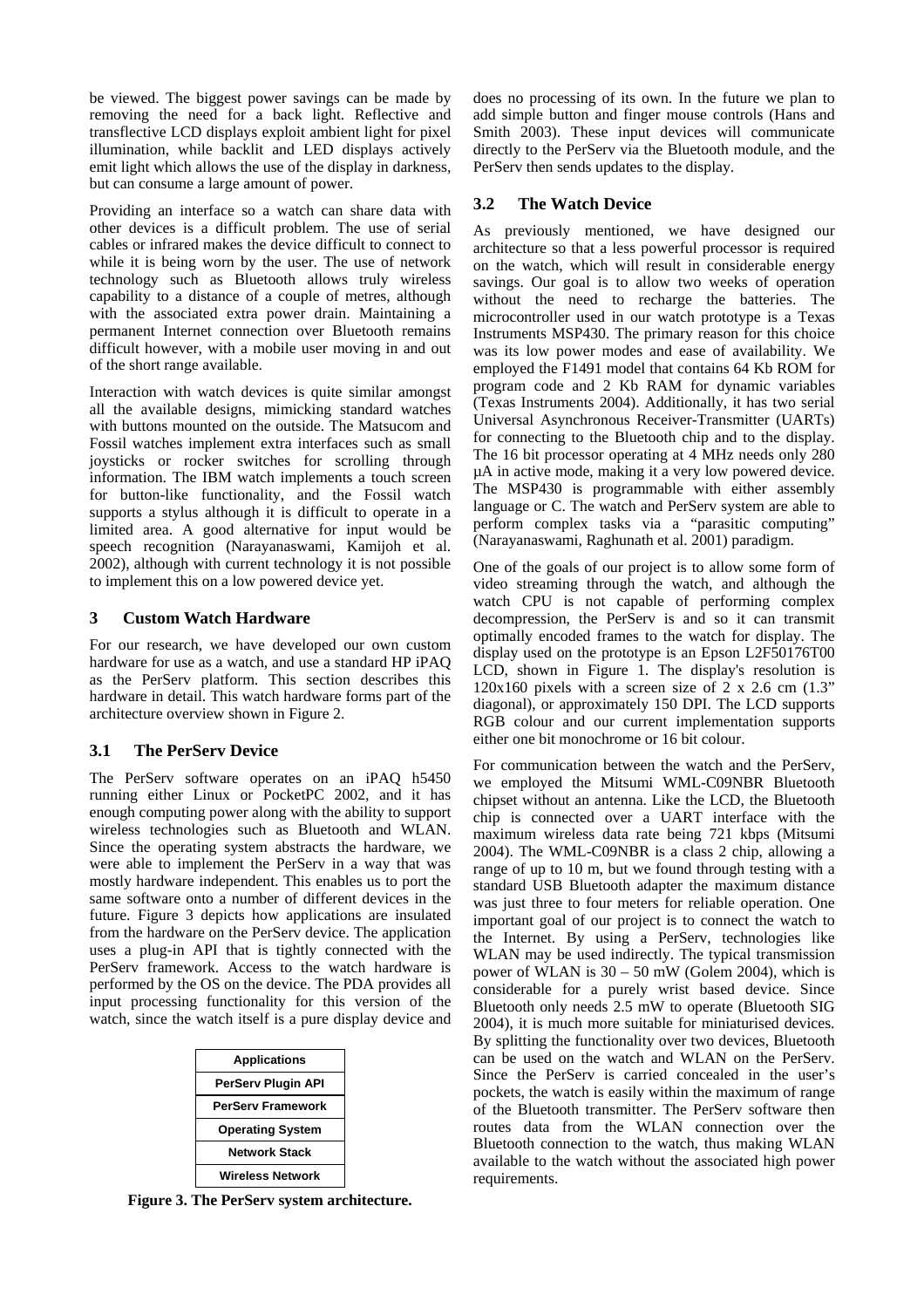#### **4 User Interface Framework**

The user interface framework is broken down into a number of different hardware and software systems. In this section, we describe the software framework we have designed to run many different kinds of applications.

### **4.1 The PerServ Framework**

The novel contribution of our watch is not only the hardware, but the combination of applications and the easy development of new ones to support a widespread application domain. We envision many applications displayed on the watch operating via a mobile PerServ, such as an iPAQ for example. These applications must work seamlessly and efficiently.

We have developed an application framework that facilitates the construction and execution of a broad range of applications. For each application, two virtual displays are created, one for local display on the PerServ and one for the remote display on the watch. The framework running on the PerServ is a simplified operating system that is used to control the watch - a traditional operating system provides an abstraction to the hardware and the possibility of operating multiple applications simultaneously. In our framework, there are hardware abstractions for the display, the touch-screen, and the keyboard of the PerServ, and also an abstraction for the display on the watch. Simple calls are provided to access the display of the watch with drawing functions that can render graphic primitives and text. This is mandatory since an application should not have to "know" which pixels to light up when drawing a line across the display. The framework ensures that only one application can send information to the watch at one time, thus keeping the display content consistent. Figure 4 shows how the framework handles redraw attempts. Applications (a, b, c) send redraw requests to the framework, and depending on the currently active application, the screen is redrawn. External applications can be used in the framework through wrapper applications which provide a suitable abstraction layer.

We have implemented a version of the framework in Java under Microsoft PocketPC and in C under Familiar Linux 0.7.2; thus the framework is able to render applications using the drawing functions of Java Swing/AWT or X Windows. Both libraries are quite simple and provide the ability to transmit either AWT canvases or X pixmaps, allowing the use of standard drawing primitives.

One important aspect of the framework is to make installing and executing new programs as simple as possible. This is already simplified by separating the watch and the PerServ. Ideally, no installation routines are necessary; applications are copied onto the iPAQ and are available immediately. Un-installing should work as simple as deleting the application files from the PerServ. This is solved with a plug-in system in both implementations. Although it makes updating, installing and removing applications very simple, this method has a drawback: the PerServ is completely separated from the applications and their logic, and it does not know which application is responsible for which task. However, this can be solved by adding another auxiliary application that starts up the requested application on demand.



**Figure 4. The PerServ framework.** 

### **4.2 Task Manager**

As previously mentioned, a framework is provided for the applications to allow easy access to the watch's hardware. Each application renders its output to an off-screen canvas or pixmap. Due to the display size, only one application can access the display at one time, and the application to display is decided by the PerServ. The clock application is the exception to this rule and has a small fixed area on the display that is not accessible by the other applications. The Task Manager provides the functionality to switch applications at runtime. A wellknown approach is to implement a list-based task manager like the one used in Microsoft Windows, KDE, and other window managers. We have implemented in the PerServ a similar concept to change applications on our watch. The user can view a list of the running applications and then bring one in the foreground by using the touch-screen on the iPAQ. solution of using two or three buttons is preferable here: -

A more common method to change applications would be through the controls on the watch. To realise the task manager on the watch at least one button is required. By pressing this button the task manager is started and shows the applications. While holding the button the task manager cycles through the applications and on release the currently selected applications appears on top. Early cell phones used this method to write SMS messages. A proper speed to scroll is required, and must be customisable to some extent by the user. A second



**Figure 5. The task manager application running on the current watch prototype.**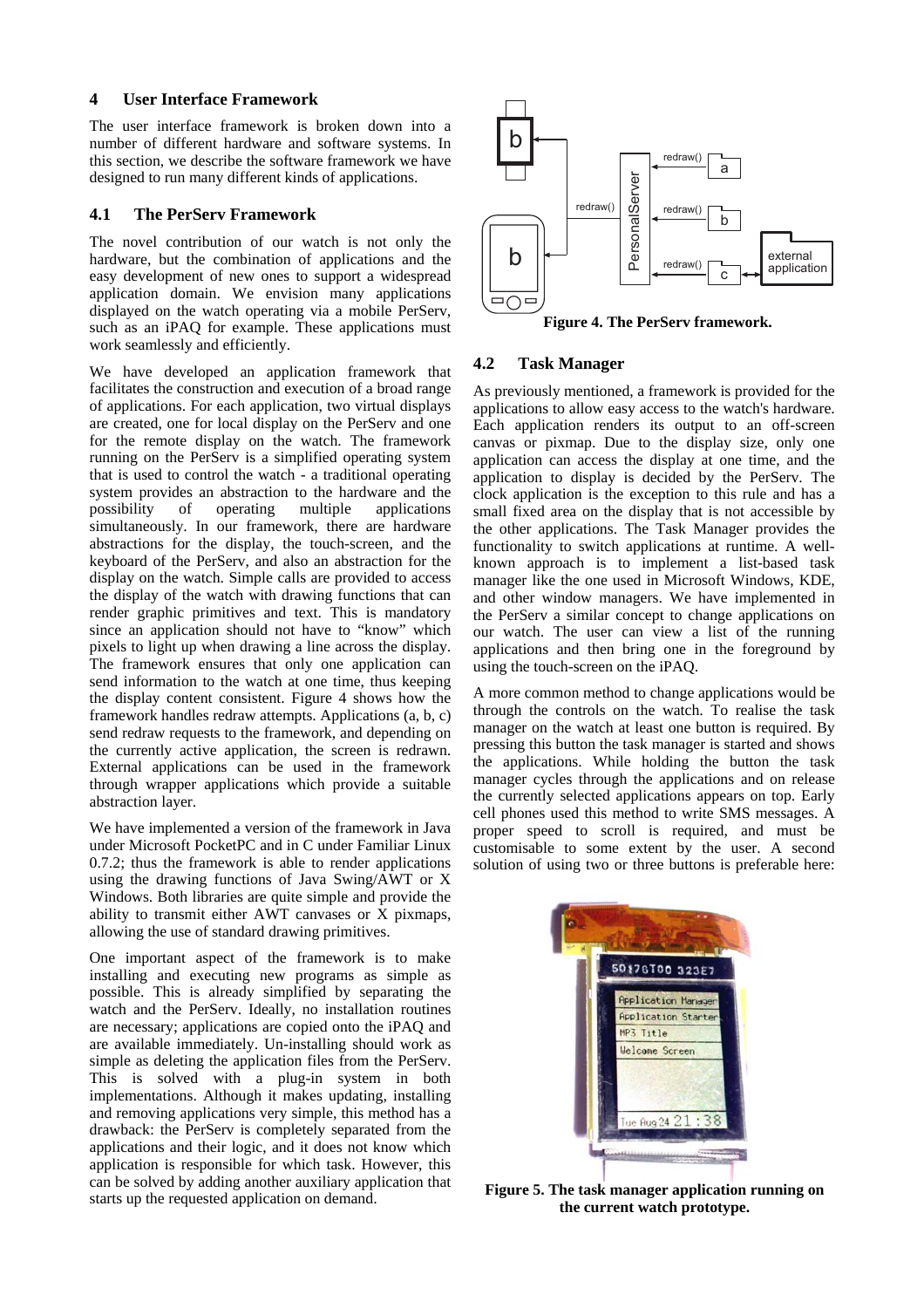one button to start the task manager and to confirm the selection and one or two buttons to cycle through the list. Figure 5 shows the watch prototype displaying a list of tasks currently running on the PerServ, but since there is currently no input capability on the watch it is not possible to select the task using the watch.

### **4.3 Smart Application Switching**

Our watch system supports the switching of applications automatically depending on the priority. To help define the priorities, we have defined four categories of applications:

- The first category of applications is those that display for a very long time but do not have important information at one specific point in time. An example would be a video stream from a baby monitor. While the information provided over a long time is relevant, the information at one specific second is not especially important or different from the previous.
- The second category is an application that provides highly important information but only for a very short time. Email notifiers are in this class of applications - within five seconds after an email has arrived, this information is very valuable, but once read there is no information worth displaying until the reception of the next email.
- The third category of applications is those having information useful for a limited amount of time. A video stream sent from a door bell has important information over a time of about 30 seconds until the visitor opens the door or leaves.
- The last category of applications is when the value of the information changes over time. A countdown on a timer application for example is more important when it is close to the end than at the start.

Switching applications automatically is especially important when there are no input devices connected to the watch. It allows the watch to respond to the user's context without the need for the user to interact with the PerServ device.

# **5 Example Applications**

In this section, some applications are described that were implemented in either the C or the Java version of our framework (or both). Each of these applications is an example of how to process different types of input data for a practical use. The *Timer* application is an example of the watch system connecting to common household appliances. The *MP3 Title Display* application shows how to connect the PerServ with an external application that plays music. The *RSS Feeds* application is an example demonstrating how applications can fetch live data from the Internet such as news feeds. In contrast, the *Alarm* application demonstrates the use of file-based input data containing appointments. Finally, the *Baby Monitor* application implements a still image and streaming video capability. A clock application is always running parallel to the others, showing the current time and date on the bottom of the display.

### **5.1 Direct Hardware Communication - The Timer**

The PerServ is designed to be able to communicate directly with other hardware devices. We implemented a flexible timer application to potentially operate with many common household devices. This timer shows that future household devices only need slight modifications to be able to communicate and make use of the PerServ architecture. The scenario we used for inspiration was someone watching television, who decides to make some microwave popcorn in the kitchen. During a commercial break, the user leaves the television room to place a packet of popcorn in the kitchen microwave oven. The user sets the timer on the microwave oven and presses the start button. Once the oven starts to cook the popcorn, the oven communicates with the user's PerServ to start a countdown timer displayed on their watch. This way the user may return to view the television, and their watch will inform them when the popcorn is ready.

The Timer application is a proximity-based interaction to support countdown timer functions. The goal of this form of application and interface is to be automatic, invisible, and lightweight. The actions of the user dictate the start and duration of the timer. Once the timer has started, the users return their focus to a different activity. The countdown is displayed on their watch and the user does not have to stay within audible or visual distance of the household appliance being timed. The extension to existing household appliances to support such communication and functionality is fairly simple to implement. Cheap microcontrollers are able to send these simple messages over a Bluetooth network, and Bluetooth chipsets are fairly common nowadays. More and more household devices already have network connectivity and we expect that in the future most appliances will be connected to a local or global computer network.

The use of a countdown timer may be confusing when multiple devices have started timers; for example a coffee machine or a microwave oven could use the watch to show the remaining time simultaneously. To overcome this problem, the household device needs to send additional information to the timer application so that the PerServ can differentiate between the update messages. We have designed a simple message format to support the Timer application, and the format is shown in Figure 6. In our implementation, a message has seven or more bytes, where the first two bytes are used as an identifying sequence. Four bytes are used to define the time in seconds, thus allowing a maximum of over four billion seconds (or approximately 136 years). This enables a range of devices with diverse countdown times to use the same message type. In addition to those bytes, the packet specification allows an identification string of a maximum length of 255 characters to display the symbolic name of the source of the timer packet.

|                  | 15               | 16   | 31       |
|------------------|------------------|------|----------|
| 0xFF             | 0xFF             | Len  | Sec1     |
| Sec <sub>2</sub> | Sec <sub>3</sub> | Sec4 | $\cdots$ |

**Figure 6. Structure of a timer packet, containing header bytes, number of seconds remaining, and the identifier string of the device.**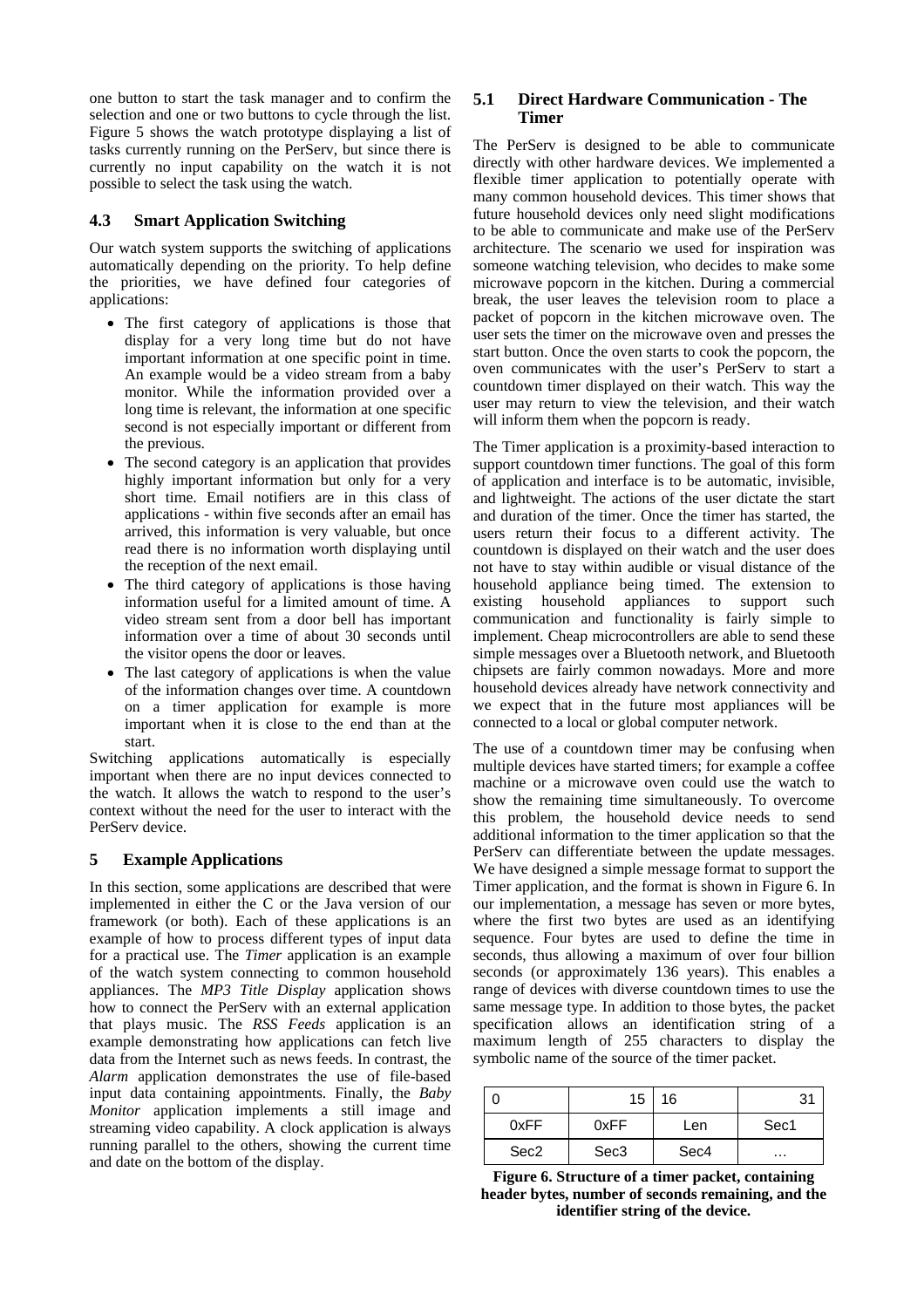

**Figure 7. The timer application showing five different timers in operation.** 

The timer application is not necessarily locked to providing timing information for a physical device. Since the message type is quite abstract, a software application can use the Timer to display remaining time and additional information. For example, when downloading a large file off of a web, the remaining time and amount of data downloaded is displayed to the user on their watch. This frees the user from sitting in front of the computer to observe the progress of the download. The timer application is built to show multiple countdowns at the same time, sorted by finishing time, see Figure 7. The development of this application was quite simple because the plug-in API we have developed is designed to abstract away most of the functionality like the GUI and the network interface. We emulated the different household devices with a desktop PC workstation with a standard USB Bluetooth adapter.

### **5.2 Communicating to other Applications - MP3 Title Display**

To make a watch-based display system useful, external applications should be able to easily communicate with PerServ applications. One example is the MP3 Title Display application we have developed that consists of both a PerServ application as well as a plug-in for the X MultiMedia System (XMMS). XMMS is a popular MP3 Player for Linux, which provides a rich API for extensions. The plug-in retrieves information about the current song and passes it on to the PerServ application. An example of song information displayed on the watch is shown in Figure 8.

The communication between the MP3 Title Display application and the XMMS plug-in is quite simple to implement. Information about the music playing on XMMS is polled once per second; this includes such information as the artist, the title, the length of the song, and the position in the play list. This information is sent as a set of UDP packets, thus allowing the plug-in to be always active even though no PerServ application is connected. Information about the song is contained in seven individual UDP packets which contain a name and value pair, as shown in the following example:

|  | Packet 1: ARTIST: Ben Harper |
|--|------------------------------|
|  | Packet 2: TITLE: Faded       |
|  | Packet 3: PLAYLIST: 409      |
|  | Packet 4: POSITION: 339      |
|  | Packet 5: TOTALTIME: 289     |
|  | Packet 6: TIME: 118          |
|  | Packet 7: PLAYING: 1         |

This example shows that the current song is "Faded" from the artist "Ben Harper" at position 339 of 409 possible songs in the play list. The song has been playing for 1:58 minutes (118 seconds) already, and the length of the song is of 4:49 minutes (289 seconds). The last line defines whether XMMS is playing (1) or stopped/paused (0) at the current moment.

The ability to communicate with non-PerServ applications extends the functionality of the watch to a larger application domain. A similar system to the MP3 Title Display could be used to connect the user's mail client with an application on the PerServ. It would be possible to get information about the user's mailbox without the need to implement protocols such as POP3 or IMAP. Modern e-mail clients, such as Mozilla and Outlook provide a plug-in system that allows for such a feature. The communication between the PerServ applications and the external application could happen either via networking or via a common shared library. For simplicity and to ease portability, the MP3 Title Display communicates with the XMMS plug-in via a network. This allows the MP3 Title Display to communicate with other players with plug-in interfaces such as WinAmp.

# **5.3 Live Data Streams - RSS Feeds**

Live data streams are vitally important to many business people today. For example, data streams can consist of the latest stock quotes or headline news. A widely used method is Really Simple Syndication (RSS) (Harvard Law 2004), a dialect of XML that conforms to the XML 1 standard. A large number of news sites support RSS, such as BBC, The Wall Street Journal, and the New York Times. Smartmoney.com provides a free RSS service for financial information.



**Figure 8. The MP3 title display application showing the current song in progress and song information.**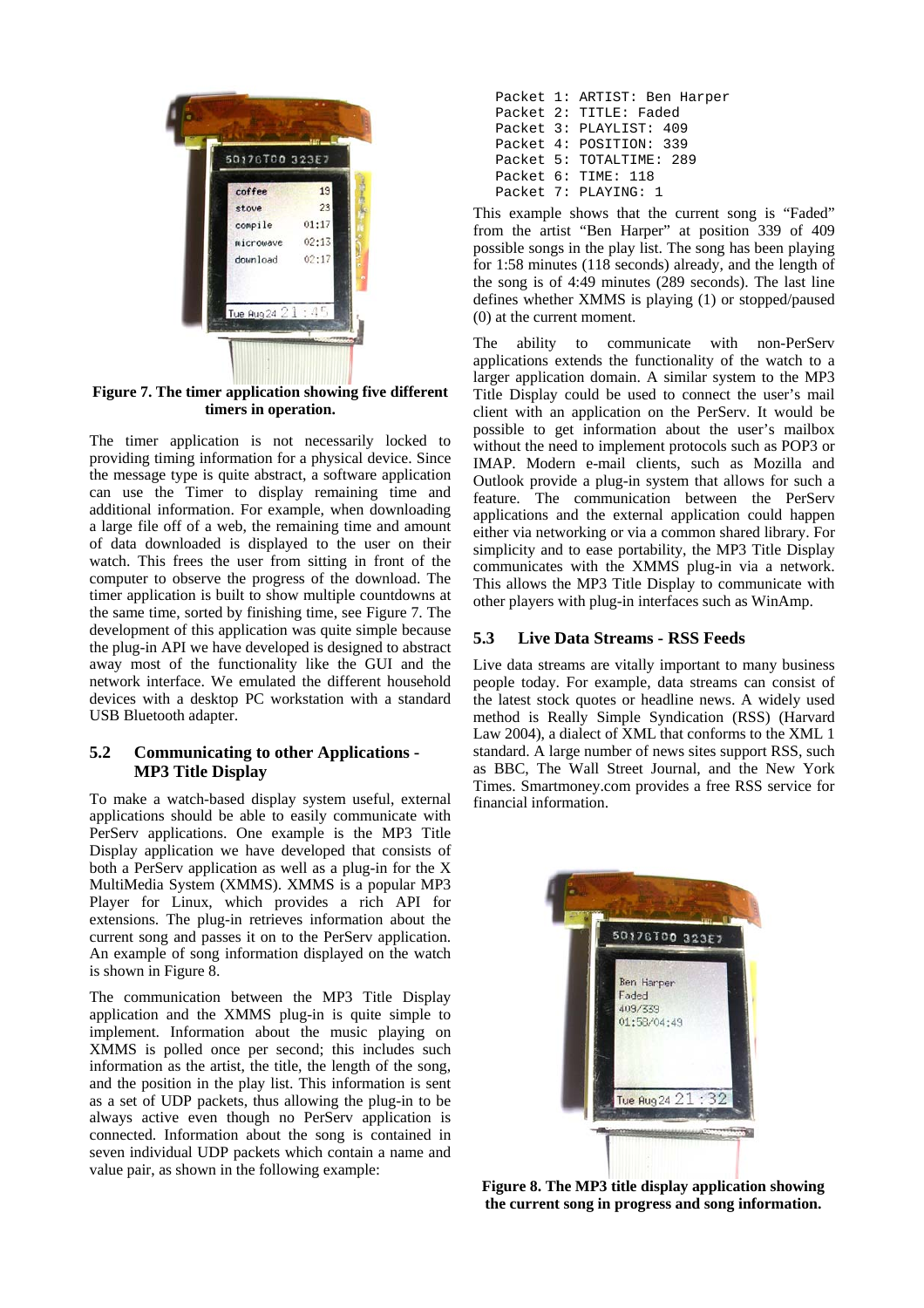A big advantage in RSS's XML structure is that it supports the use of pack-and-go XML parsers without the need to implement an individual parser. This facilitates the use of more than one stream at the same time. Aggregation of RSS feeds is important as free feeds often have low update rates. Combining different feeds with different update rates allows for an overall better update frequency.

The output of an RSS news feed can be either graphical or textual, depending on the user's context and the information itself. If it is necessary to monitor stock prices over a longer time interval, a graphical interface such as line diagrams may be preferred. However, if there are too many lines on the diagram, it may become difficult to read. Complicated graphs on a display as small as the one on the watch may prove difficult to provide a proper legend. In this case it is better to display the information in text format.

When the RSS feed only provides textual data, the decision is then to either represent the data as a ticker or as fixed text blending from time to time. With fixed text, the problem on small displays is that longer headlines are difficult to render. It is possible to display about 15 to 20 words on the display, depending on the length of the words. Text has to be optimised for the small display size, but in general most news feeds are not optimised by default. Especially long words would have to be separated in two, but to follow grammatical rules, computationally intense algorithms are required. This makes the fixed text less attractive for longer messages.

It is well known that animations on a user interface may be distracting to the user (Baecker, Small et al. 1991; Thomas and Calder 2001). However, news feeds do not suffer from this problem as they require the full attention of the user, and the animations on the watch will typically not be largely visible to the user at other times. Setting a proper scrolling speed for the ticker is difficult to determine for all users. We found it challenging to find a relation between too fast to read and too slow to wait for the next news line. The best solution to this is to let the user define the scrolling speed as every user will find a different speed optimal. Our application has a configuration file for this to be persistent over multiple sessions.

Another way of presenting the data would be using audio output. This would require speakers or headphone plugs on the watch, which are both non-existent on the current prototype. Also, the social weight of an audio enabled application on the watch is different to an application using purely visual output.

### **5.4 Personal Information Management - Alarm Clock**

In contrast to the applications previously mentioned, the Alarm Clock application is an example of how a permanent connection to external devices and/or networks is not required (using only a mobile PerServ). This is necessary for mobile situations, such as when on public transport where there may be no Internet connection. Instead, the Alarm Clock uses a data file to retrieve the user's schedule. This data file is an exported file from the PIM application KOrganizer. The Alarm Clock uses the priority redraw to display upcoming events when necessary. In addition, it uses the PerServ's APIs to fetch information from the global application configuration file. Synchronising the Alarm Clock with the user's organiser is simple. KOrganizer exports ".ics" files, which can then be copied onto the PerServ directly without modification. Our implementation had KOrganizer operating on a standard PC workstation, connecting to an iPAQ operating as the PerServ. An example of the Alarm application running on the watch is shown in Figure 9, with three appointments shown.

When the Alarm application is active, the application shows the next five entries within the next two hours. Thirty minutes before a scheduled event is due, the event will be displayed with high priority to notify the watch user.

### **5.5 Video Streaming - Baby Monitor**

The third generation of mobile phones has shown the appeal of highly mobile video. We propose an alternative to using the phone's display, which is to display the video stream on the display of the watch - the user can use their handset as an audio input device and the watch as a video output device. Video streaming is useful in other domains as well, such as doorbell cameras or baby monitors to survey a child while it is sleeping in its bed. This section describes a generic video transfer application from the PerServ to the watch.

There are a number of challenges to providing video streaming to a watch device. The first is that since there is no camera mounted onto the watch, the remote user will not receive any live video from the local user. This might not be important in most situations, though it is in business conversations where this might be considered impolite. The second problem occurring with streaming video is the required high data transfer rate, which is typically greater than what hardware like the MSP430 and Bluetooth can support. Only with complex compression codecs and low frame rates is it possible to transfer video without introducing large delays or preventing real-time operation. Since the watch uses only a very simple CPU, it is impossible to decode typical video compression algorithms such as MPEG-4 without dedicated hardware support. Additionally, in the case of



**Figure 9. List of current appointments on the watch.**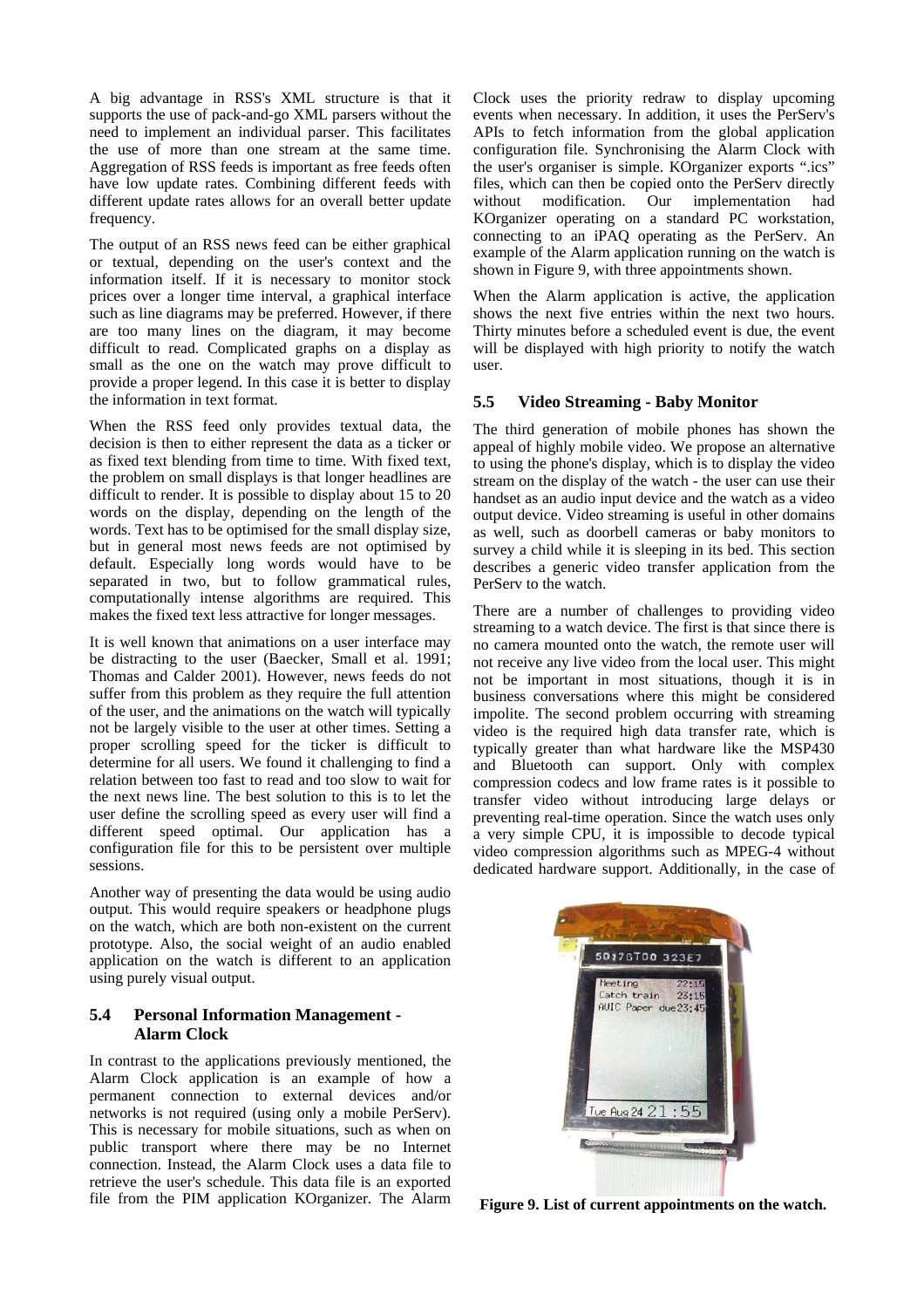

**Figure 10. Example of a picture shown on the display.**

video telephony, the video would have to be transferred by the PerServ device twice, from the phone to the PerServ and then from the PerServ to the watch. If enough Bluetooth bandwidth was available, it would be possible for our PerServ to support a separate Bluetooth enhanced video camera. This detachable video camera could be placed in other locations that might be more convenient than the user's wrist.

In our watch system, we can only support applications where the required frame rates are very low, such as in the case of a baby monitor. Although the camera might provide 25 fps or more, it is possible to drop frames down to a frame rate of 1 fps or even less without losing much of the information. For observing a sleeping baby, one frame per second is satisfactory, and the PerServ can even monitor this and only send new frames if any movement occurs.

Dropping frames to reduce the frame rate has to be done as early as possible to maintain a consistent reduced frame rate. If one frame needs one second transfer time, a 25 fps video stream will take 25 seconds to transmit one second of video over the network. We desire real-time operation for our application, as mentioned previously. In our implementation, we have a Linux PC which captures video frames, transmits them to the PerServ, which then transmits them to the watch. The implementation on the Linux PC uses the Java MediaFramework and monitors the transfer rate and drops frames dynamically depending on how fast the PerServ and watch are able to handle them. The PC software reduces the video frames to fit the size of the LCD and packs it in a format that is ready for display directly to the watch's LCD, so the PerServ simply acts as a router.

# **6 Conclusion**

In this paper we have presented lightweight user interfaces for watch based displays, which are simple to develop and use. Our design philosophy was that our new watch device should not be more difficult to use than the user's current watch. We have taken the approach that there will be no one killer application in the watch domain, but an accumulation of functionally and contextually appropriate applications. The ability to support a vast array of applications requires an open API

and an open set of protocols. The open architecture we have developed allows easy development of applications from a wide community of software developers. It is only by allowing multi-vendor solutions will the quantity and quality of applications become adequate enough for the consumer to make use of this technology. We see HTTP as a model of how a simple protocol facilitates the ability to provide functionality across a number of application domains and hardware platforms. Where simple protocols are appropriate, they assist in the adoption of new technologies.

The watch is a display-only device, and as such a very simple protocol is able to support all the functionality required. This simplicity allows for the design and construction of a low cost physical platform for the watch that may connect to a number of different PerServs. As an example, we envision the user's mobile phone providing personal server support in the future.

In answering our original question "Who is going to tell Bruce his coffee is going to be twenty minutes late this morning?", we have developed the following: a custom wrist display device appropriate for a watch, a personal server software system, a lightweight framework to develop and execute watch-based applications, and a set of five example applications. A prototype for a new watch which contains only a display, limited processing capability, and no input devices was constructed. We employed Bluetooth to wirelessly communicate with an external device (a Personal Server) that performs the processing.

Our lightweight framework allows developers to build their watch applications using traditional development methods, and with interfacing to the different applications kept very simple. For example, we use information push technologies and/or proximity of initiate an application. In this paper we presented the following five example applications:

- 1. The *Timer* application communicates with common household appliances to initiate a countdown timer displayed on the watch.
- 2. The *MP3 Title Display* application communicates with an external application that plays music and the watch displays information about the current song playing.
- 3. The *RSS Feeds* application displays live data feeds from the Internet on the watch.
- 4. The *Alarm Clock* application communicates with a PIM and displays on the watch the user's current appointments.
- 5. The *Baby Monitor* application implements a streaming image and video capability.

The two major areas of investigation for the watch platform in the future are a more powerful processor with similar power consumption specifications and a replacement for Bluetooth wireless networking. The Bluetooth protocol is quite burdensome in terms of software support, and we feel that much lighter-weight wireless solutions such as ZigBee (Craig 2004) would be more appropriate.